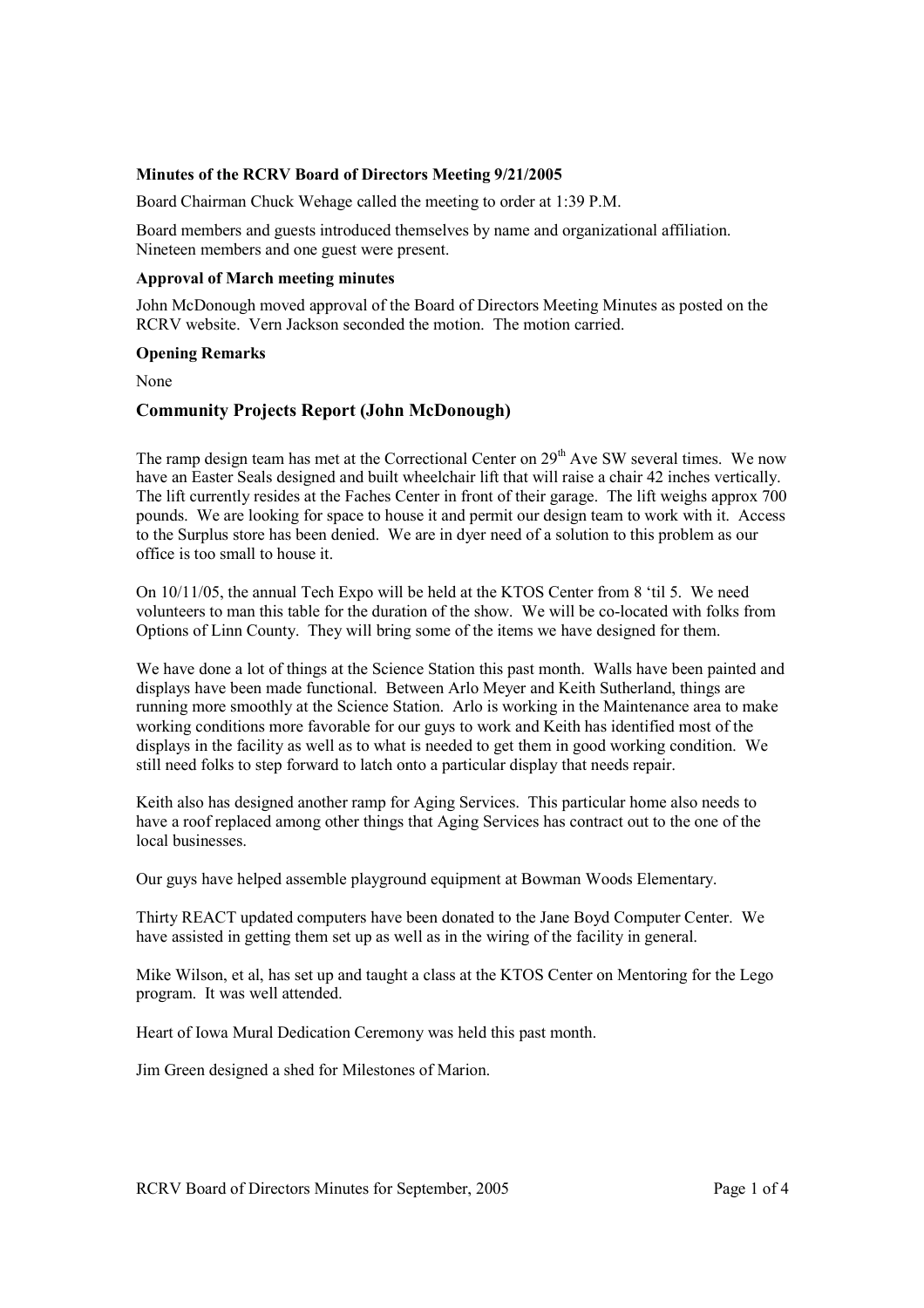We have set up two meetings on  $11/8$  to discuss the Rockwell Collins Insurance Package and the new Federal Law on Prescription Drugs. The meeting will be held at the KTOS Center. An article will in our October Newsletter requesting folks with questions attend.

Linn Mar Students have manufactured 30 Bow and Arrow devices for Ann Griffin.

John Wauer is designing and will build a wheelchair swing for the New Horizons folks.

# **Communications (Rod Thorpe)**

Rod has begun composing the newsletter, to be published in October. Contributions to this issue should be submitted within the next two weeks.

# **Data Base (Jim Klein)**

The data base is up to date with all available membership and status changes. A copy was supplied to United Way for use in the fall campaign in accordance with board approval at the August meeting.

**Recruitment (Pete Jurgens)** 

No report.

**United Way (Mary Klinger)** 

No report.

# **Report on Activities of Heart of Iowa -- (Myrna Loehrlein)**

No report.

## **St Luke's (Jackie Ryan)**

St Lukes has approved donation of \$500 for the Wheelchair Ramp Assistance Program consortium administered by the Sixth Judicial District.

Checking for storage facility suitable to store models of the wheel chair lift.

## **Sixth Judicial District (Heidi Soethout)**

Wheelchair Ramp Assistance Program (WRAP) status report was given. Plans now call for a "Green room" session to analyze the lift design model completed by Chuck Larson from Easter Seals. Candidate materials for modular ramps are also under review.

Heidi reported that Tama funding has been reallocated, and the cottage industry idea reduced in scope. The project administrator has been reassigned to casework, no longer supported. Someone needs to check on the power tools sent there to be used by that project.

The next WRAP meeting will be October 3rd.

## **Heritage Agency on Aging (Linda Dearinger)**

No report.

**Aging Services (Carol Luth)** 

No report.

**Jane Boyd (Karl Kassel)** 

No report.

**RSVP (Sara Case)**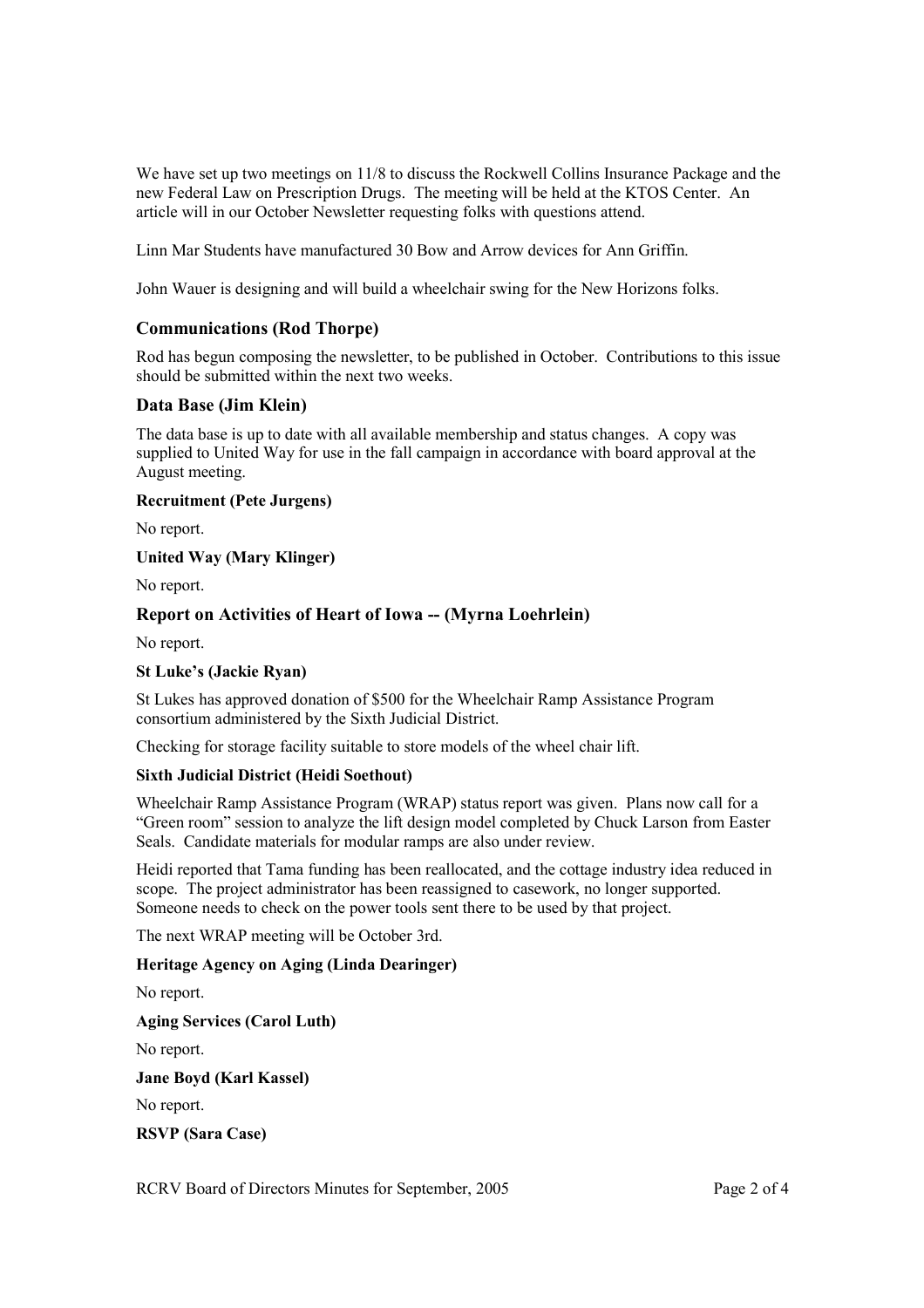No report.

## **Options of Linn County (Wayne Clayton)**

1. Repair work. RCRV has been active repairing a variety of switches for us.

2. Adapted CD player. RCRV has helped brainstorm some ideas for a consumer who is requesting a CD player adapted to be operated by switch.

3. We have the Assistive Tech Expo coming up Oct 11 at KTOS. RCRV/Options will have a display table there. This Expo is held in conjunction with the Abilities in Action Conference, which features speakers on a variety of topics.

## **Red Cross (Joan Schaffer)**

Red Cross hurricane relief efforts have dominated the agency recently. They can always use more volunteer help. Training programs are being conducted to prepare volunteers of on-site response work. They find widely varying backgrounds among volunteers, and are not always able to match special skills to specific tasks very well, since Red Cross is geared to be an immediate response agency. RCRV member Dave Nelson was one of the volunteers who traveled to help at the scene, and has recently returned.

## **Bridge, Four Oaks (Carol Kalous)**

No report.

# **Rockwell Collins (Cindy Dietz)**

Thanks for the help RCRV has provided at Science Station to get displays repaired and back in service. It is GREATLY APPRECIATED!!!! The Science Station Board has made an offer for a Science Station Director. An announcement is expected soon.

Rockwell Collins *Hands across America* campaign exceeded \$2M goal. The community campaign for United Way is now underway. The Goal for United Way of East Central Iowa is \$8,885,001. Information will be included in the next RCRV newsletter. As approved at the last Board Meeting, RCRV is working with UWECI to send solicitation letters to its active retirees mailing list.

Rockwell Collins is changing its criteria for maintaining its yellow badge visitor access list. Best information indicates the majority of RCRV badges expire August 2006, so should be good for now. Rockwell Collins is trying to reduce the number of badges issued, and will require background checks and drug screening to remain on the list.

## **Other Reports:**

Jack Hotchkiss reported preparations are being made for this year's *Volunteer Iowa* show. IPTN is looking for opportunities to tape interviews with volunteers. See Jack if you have ideas.

Mike Wilson reminded everyone that RCRV has accepted responsibility to help set up Festival of Trees. November 15 and 16th are the setup dates. Subsequent teardown is also an RCRV responsibility.

## **TRIAD Presentation: (Nevin Meredith)**

Jack Hotchkiss introduced Chairman of the Triad organization, Nevin Meredith, representing the Linn County Sheriff's office. TRIAD is a multi-agency cooperative project aimed at protecting senior citizens, and includes the police departments of Marion, Cedar Rapids, and others, along with Heritage Agency on Aging.